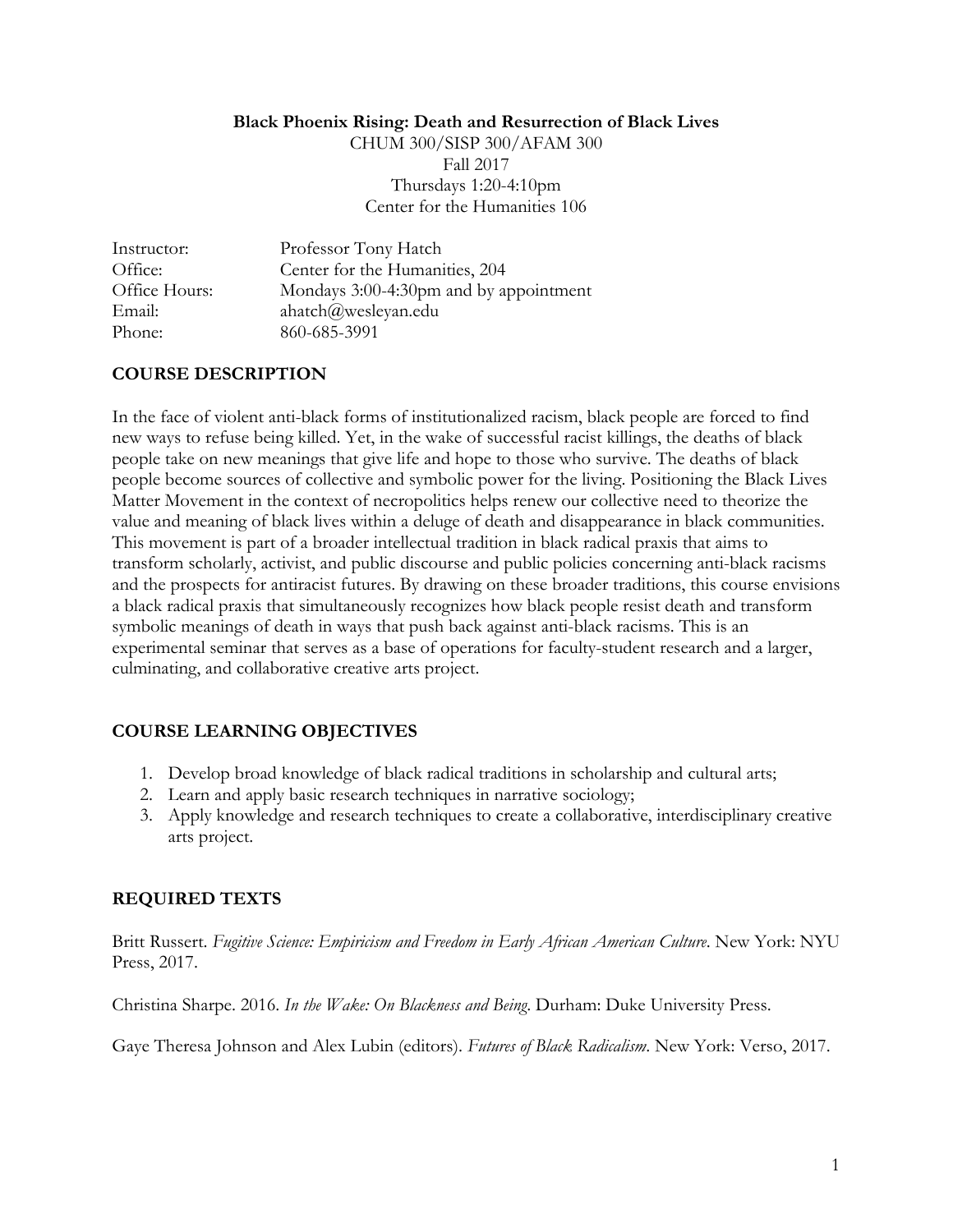## **COURSE REQUIREMENTS**

You will be evaluated based on your contributions to making the class experience and our research projects successful for everyone. This is a reading intensive course where you will have to read and be prepared to discuss and apply scholarly texts. This is also a course that values you as a person and respects your lived experience; share your brilliance and experience with everyone. Let your light shine!

Your grade is calculated out of **500 points** distributed across five elements:

| Collaborative Arts Research Project | 40 percent $\omega$ 200 points |
|-------------------------------------|--------------------------------|
| Ten (10) Reading to Engage Essays   | 20 percent $\omega$ 100 points |
| Portfolio & Personal Essay          | 20 percent $\omega$ 100 points |
| Class Participation & CHUM Lectures | 20 percent $\omega$ 100 points |

**Collaborative Arts Research Project** (40 percent @ 200 points)

Our seminar is organized around the creation of a research-based collaborative arts project. With generous funding from the Wesleyan Center for the Arts and the Center for the Humanities, our class will feature a Creative Campus Cross-Disciplinary Collaboration with an artist an educator, Mr. Ernesto Cuevas, Jr..

In the words of mythologist Joseph Campbell, "The image carries more reality than the word." That is the spirit in which I want us to explore black people's practices of survival in the face of anti-black violence. In fact, black radical traditions cohere through powerful images of African American resistance and survival—like the images of non-violent marchers being hosed by state troopers, the images of protestors facing off against militarized police, and the images of young students quietly studying in a newly desegregated library. Many of those images, rendered in collage form by artists like Romare Bearden and in lyrical/musical form by artists like Tupac Shakur, tell powerful stories of African Americans who entered into a contested relationship with suffering and death.

In my fields of expertise and inquiry (sociology, science and technology studies, and, to a lesser degree, African American studies), there can be an overreliance on the written word (both in numerical and typographic forms) as the best medium for critically interrogating and narrating African Americans' lives. Wesleyan students' exposures to critical sociological ideas about racism in the context of African American lives should not be limited to the words written by intellectuals, but should extend into the realms of the cultural, the imaginary, and the auditory. That said, intellectuals' ideas can be a useful starting point for thinking about survival, transformation, and freedom.

We are going to explore new ways of understanding and representing African Americans' practices of resistance against racism and the premature death it generates. Based on this pedagogical vision for the intellectual and creative collaboration in this course, we will explore African Americans' practices of resisting death and the symbolic meanings of death in African American social life and culture.

Over the summer, I reached out to Mr. Ernesto Cuevas (see his bio below) about the possibility of working with us to create a series of physical/digital posters that tell the stories of black people who refused to be killed and what those stories mean for how we make meaning of and survive racism.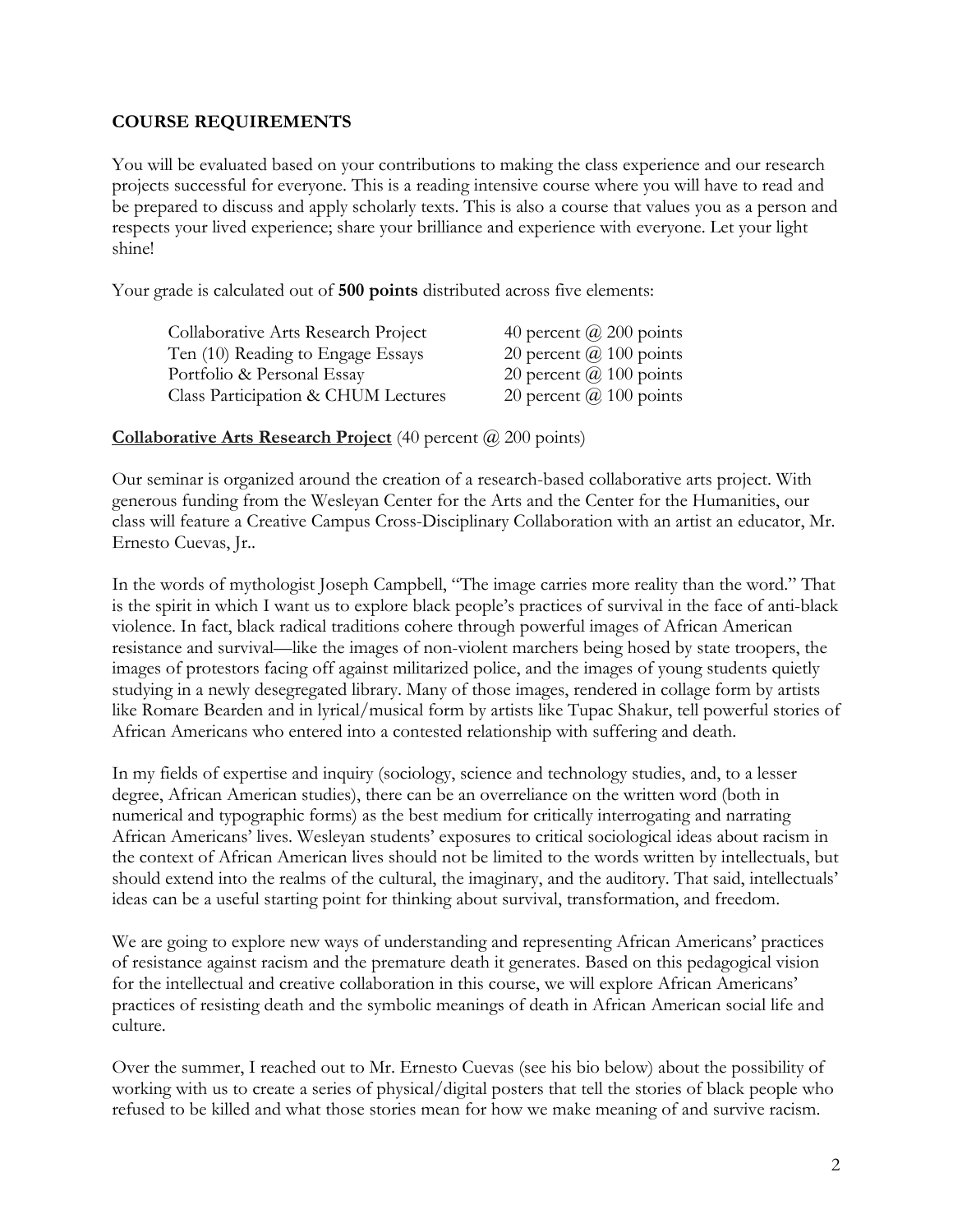This is a starting point for this project. Together, these posters might form a mural that will exhibit on campus in hard form and via social media in digital form. We envision that these posters might form the basis for a book of graphic non-fiction that we co-author together with Wesleyan students. The exact direction and form of our collaborative arts project will unfold and evolve over the semester.

Mr. Cuevas is going to create a title image, posters, and digital art for us; produce an instructional guide for you about how to create your own graphic stories; facilitate students' creation of a series of images for a work of graphic non-fiction; and visit our seminar and co-teaching a module on community art and activism.

Mr. Cuevas and I will co-teach one full in-person seminar on storytelling, community art, and activism on October 19 (tentative). Second, we will hold a second "virtual" seminar in which we consult with Mr. Cuevas about our ongoing primary research as it informs our creative production. Mr. Cuevas will remain engaged with us via a shared private website in which we will be developing our course work (www.are.na.com).

# **Estimated Project Timeline**

Fall 2017 Develop title images, posters, and preliminary graphic art (Sept-Nov 2017) Conduct primary sociological research on storylines (Sept-Nov 2017) Co-taught module on community art and activism (October 2017) Polish storylines and link them to graphic art (November 2017) Organize public exhibition for Wesleyan community (December 2017/February 2018)

# **Evaluation**

You must produce and submit a record of your individual and collective labors on the collaborative arts project. We will likely work in pairs, small groups, and as a whole collective for parts of the project in addition to working independently. I will use these records and my observations to evaluate your work on this assignment. An incomplete record on your part will mean partial credit on mine. The record can be the form of handwritten journal, an essay, or a timeline that chronicles your steps and research/labor process. I will spot check this record as we go—I don't recommend fabricating your efforts in the rear view mirror.

Please work to ensure an equitable distribution of effort throughout the semester. Don't let other students out work you. This project comprises my creative and intellectual focus during my Center for the Humanities fellowship so I will be intimately involved from the cradle to the grave of this production.

# **Collaborator Biography**

Ernesto Cuevas, Jr. is a graphic designer, illustrator, educator, organizer, community and studio artist, and after-school program facilitator. He was born in Harlingen, Texas and raised in Plant City, Florida, a city known for its large migrant community. He holds a B.A. in Studio Art from Dartmouth College. Mr. Cuevas utilizes art as a tool for critical self-expression and community empowerment. Ernesto's mission is to produce art and design through traditional and digital media that impacts society and inspires its audience. He was the founder of a community arts program that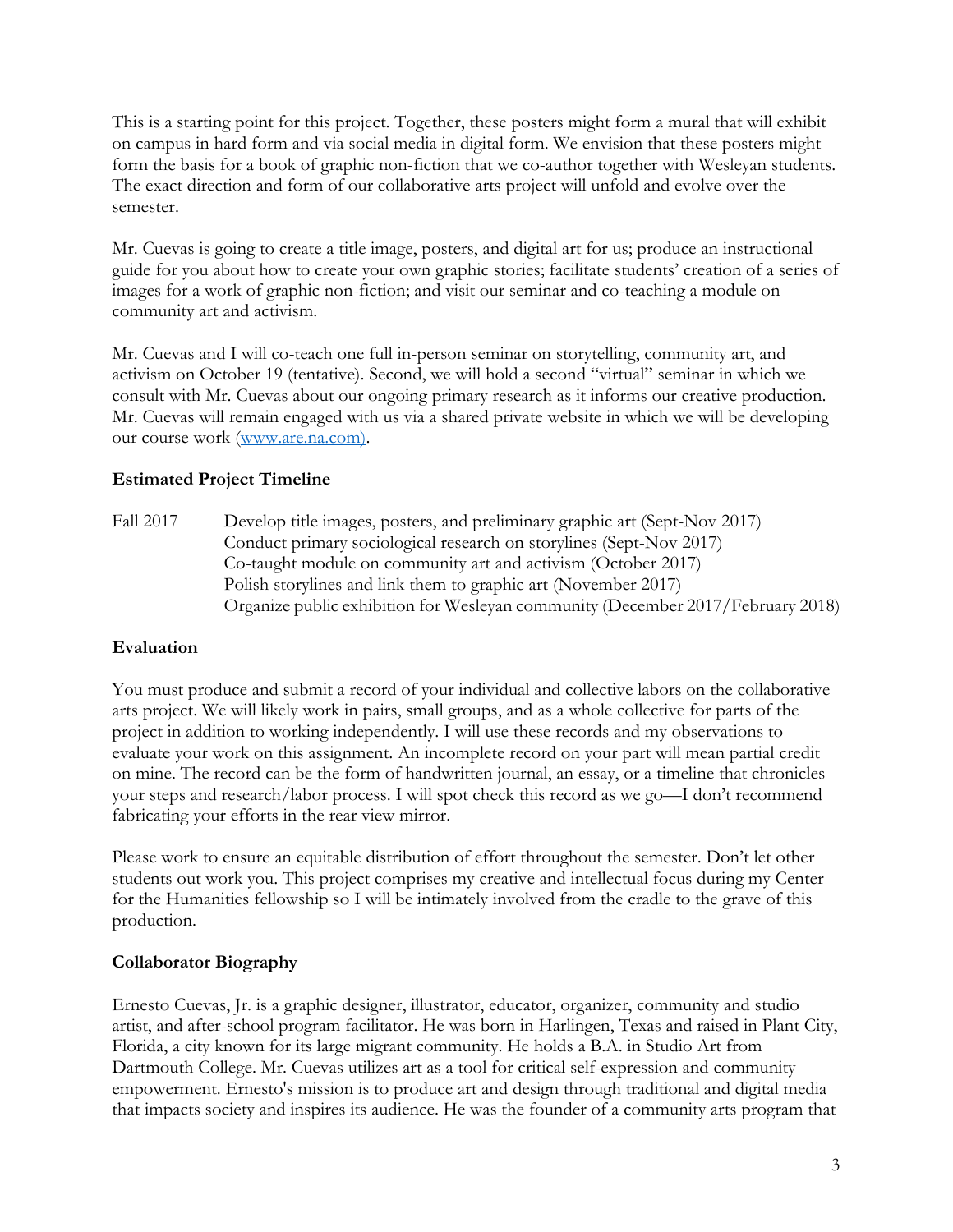facilitated spaces of self-reflection through collaborative creative experiences. He directed development of an after-school program that utilized arts, culture and leadership as a means for academic success. Recently he served as the Art Instructor of a K-8 art program at a Southside charter school in San Antonio, Texas. Currently, he works as a freelance artist, designer, and illustrator, focused on projects that have a positive impact on community.

# **Reading to Engage Essays** (20 percent @ 100 points)

For each class period where readings are assigned, you will write ten (10) short reading to engage essays that narrate your engagement with the readings and provide ways for us to move from the readings to lively class discussion. These essays are meant to go beyond simply summarizing the content of the reading to providing starting points for class discussion and research. I would like each essay to fit on one page for quick, easy reference in class.

Your essays will, in large part, animate our class meetings in an open and collaborative seminar format. Reflect openly and honestly about the day's readings readings by incorporating and examining your own thoughts, interpretations, feelings, beliefs, practices on the issues raised in the readings. Engage directly with text you found especially compelling, problematic, or inspiring with a goal of providing starting points, questions, and observations that foster class discussion. Ask questions that will generate new lines of inquiry and sites for analysis.

Feel free to use experimental forms of expression as you craft your essays. As you make decisions about what to write about in these essays, consider that you will have the option of incorporating selected text from your essays into any of our other assignments as needed. You might also consider building linkages between essays as you go.

Essays will be evaluated based on their polish, thoughtfulness & completeness, and deepness of engagement with the readings. Email me/upload each reading to engage essay by the start of class and make sure you have access to the essay in class (either digitally or hard copy).

## **Class Portfolio & Personal Essay** (20 percent @ 100 points)

You will assemble a class portfolio that includes:

- a) all of your reading to engage essays;
- b) your record of labor for your collaborative arts project, and;
- c) a 5-page personal essay that frames your overall experience in the class and beyond.

This portfolio is due on the day/time of our final exam: **Wednesday, December 13 at 12pm**.

#### *Formatting*

All of your writing needs to be double-spaced, with 1-inch margins, and 12-point font with your name, ordinal response number (e.g., First out of Ten), and the date typed single-spaced at the top of page one. Please include complete references/citations when appropriate.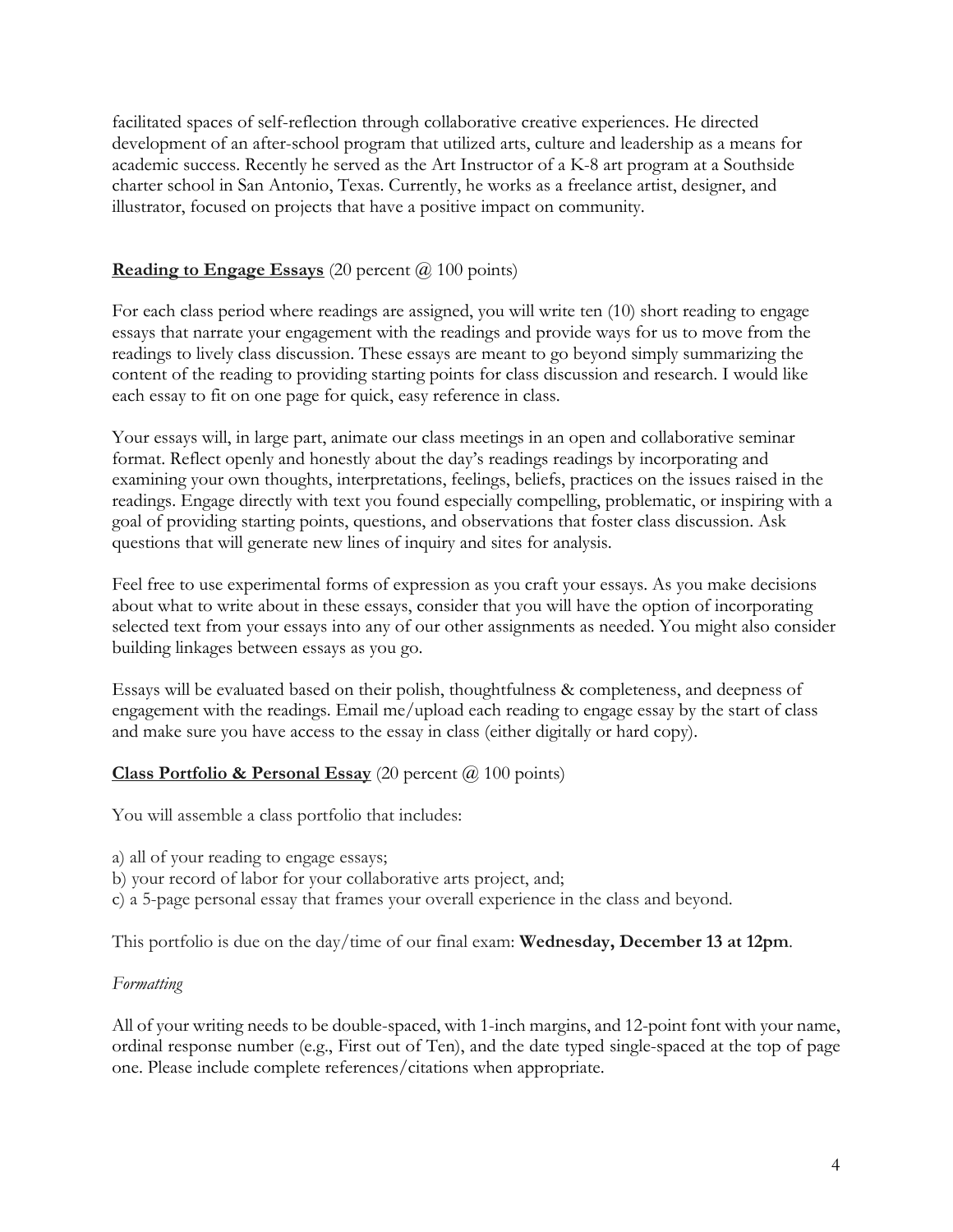# **Class Participation & CHUM Lecture Attendance** (20 percent @ 100 points)

In order to do all of this work, you are doing to have to participate fully in our seminar. Full participation means different things to different students and professors. Minimally, I expect you to attend every class on time. I expect for you to be an active and attentive, but not domineering, participant in every moment of every class. Be mindful of the collective space we share and do your best to make this seminar excellent for all. Create space for other people to learn and thrive. I will evaluate your participation according to the following criteria.

- $Exemplary$  = This means you attended every class (with reasonable exceptions for illness, athletics, verifiable emergencies, etc.), open demonstrated outstanding preparedness for each class, and made significant contributions to our collective learning.
- $Good$  = This means you attended most classes, demonstrated consistent preparation for each class, and made substantive contributions to our collective leaning.
- $Fair$  = This means you missed about 3-4 classes, are generally prepared for each class, and made</u> marginal contributions to our collective learning.
- Poor = This means you were chronically late and/or absent from class, were rarely prepared for each class, and either make minimal contributions to our learning or take away from our learning.

# **Center for the Humanities Lecture Series: "Rethinking Necropolitics"**

As part of class participation, you are \*required\* to attend at least three lectures in the Center for the Humanities lecture series on "Rethinking Necropolitics." The Thursday following the lectures you are able to attend, you need to submit a one page essay that responds to what you heard in the context of your thinking about our seminar. What are the implications of the speaker's lecture for how we theorize the black radical tradition? What tools/concepts/ideas does the speaker offer that support or inform black people's practices of rebellion? These essays will be evaluated as credit/nocredit.

\*If, for some reason, you cannot attend the Monday evening lectures, we will identify the speakers' published work or video lectures to which you can offer a response.

| September 18-19 | <b>Student Fellow Presentations</b> |
|-----------------|-------------------------------------|
| September 25-26 | <b>Anthony Hatch</b>                |
| October 2-3     | Thomas Laqueur                      |
| October 9-10    | Javier Aurell                       |
| October 16-17   | Hans Ruin                           |
| October 30-31   | Axelle Karera                       |
| November 6-7    | Laura Grappo                        |
| November 13-14  | Achille Mbembe                      |
| November 20-21  | Victoria Smolkin                    |
| November 27-28  | Bert Lott                           |
| December 4-5    | Victoria Pitts-Taylor               |
|                 |                                     |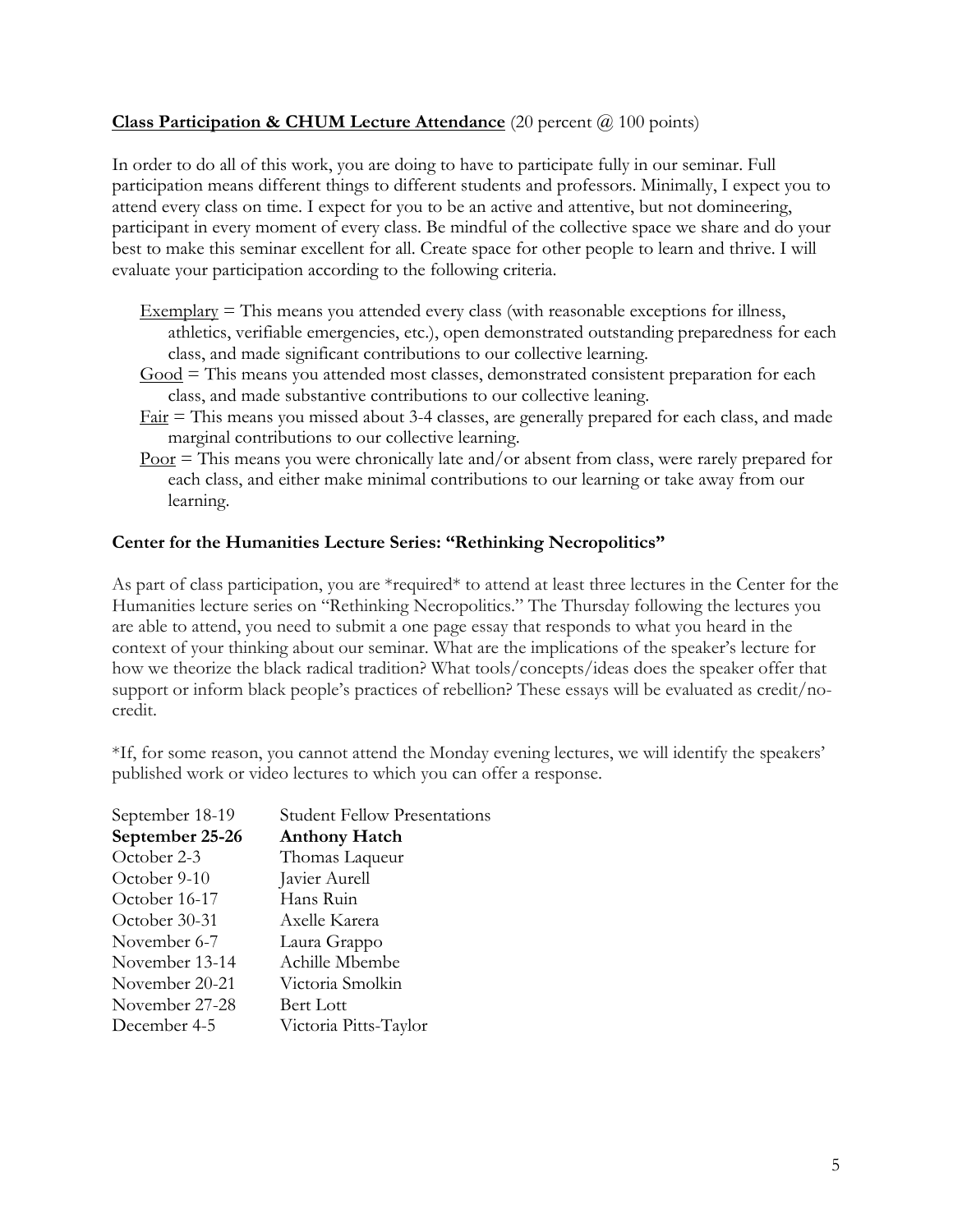#### **Black Pulp! Exhibit @ Center for the Arts**

Our seminar is unfolding during a wonderful black arts exhibition at the CFA. *Black Pulp!* examines the evolving perspectives of black identity in American culture and history from 1912 to 2016 through rare historical printed media shown in dialogue with contemporary art. The exhibition highlights works by artists, graphic designers, writers, and publishers in formats ranging from little known comic books to covers for historic books and magazines, etchings, digital prints, drawings, and media-based works by an intergenerational selection of 21 of today's leading artists from the black diaspora.

We will arrange a field trip to the exhibit during one of our class sessions. Date: TBA.

| Percent | Points  | Grade |
|---------|---------|-------|
| 97-100  | 485-500 | $A+$  |
| 93-96   | 465-484 | A     |
| 90-92   | 450-464 | $A-$  |
| 87-89   | 435-449 | $B+$  |
| 83-86   | 415-434 | B     |
| 80-82   | 400-414 | B-    |
| 77-79   | 385-399 | $C+$  |
| 73-76   | 365-384 | C     |
| 70-72   | 350-364 | C-    |
| 67-69   | 335-349 | D+    |
| 63-66   | 315-334 | D     |
| 60-62   | 300-314 | $D-$  |
| 57-59   | 285-299 | E+    |
| 53-56   | 265-284 | E     |
| 50-52   | 250-264 | Е-    |
| $50$    | $249$   | F     |

#### **GRADING SCALE**

## **COURSE POLICIES**

This course requires a high level of student preparedness, endurance, and creativity. I do not expect this to be an easy course, but I do expect it to be an engaging, enriching, and, if you're open to it, an empowering one. Please review our course policies. You are responsible for all of the information that follows—please consult the syllabus before you email me with questions about course policies.

## DISCLAIMER

This syllabus provides a general plan for the course: deviations may be necessary.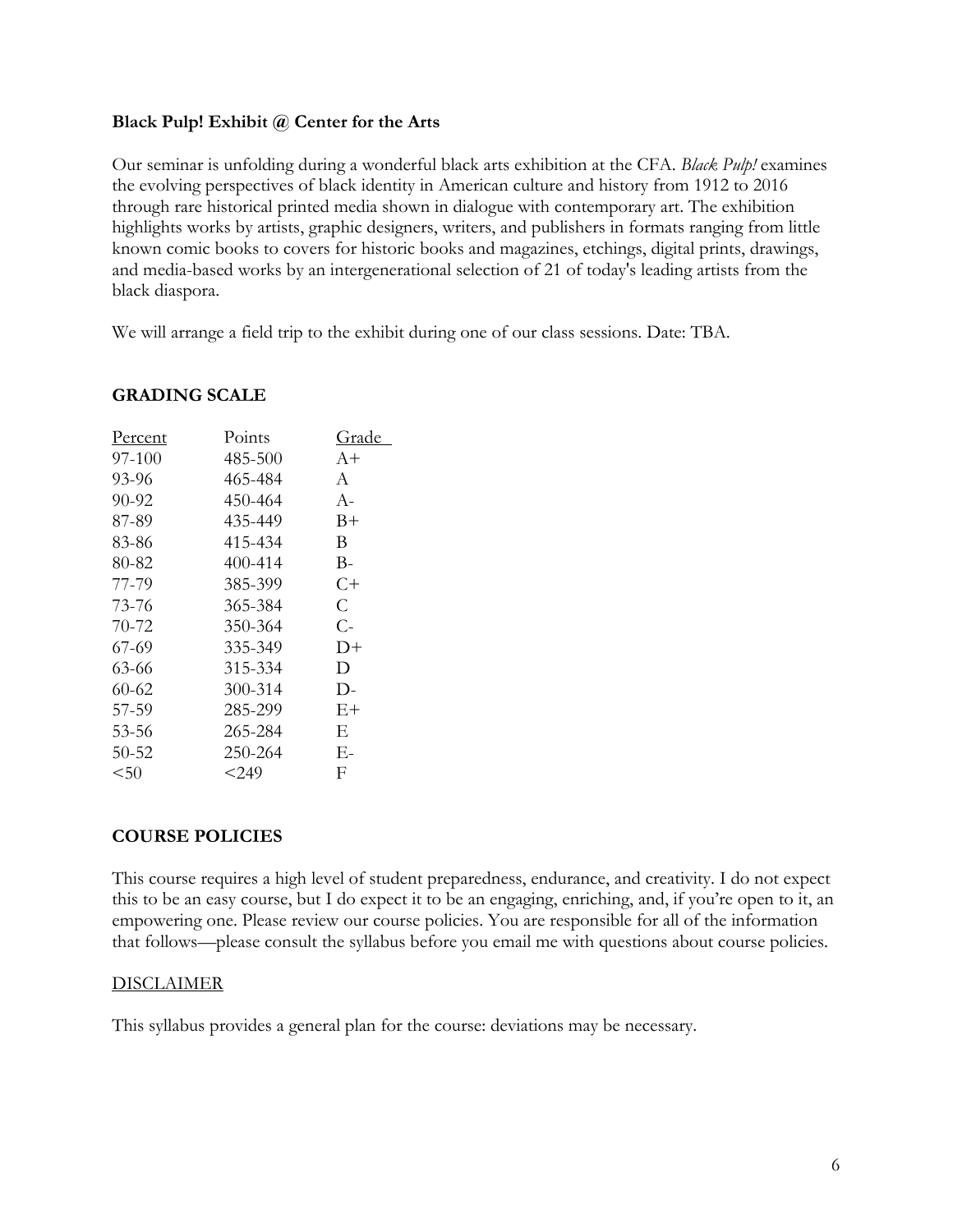# HOW TO CONTACT ME

Please email me with any questions or concerns about the class, but please note that I only read and respond to student emails during normal business hours (9-5, M-F) except in rare cases of actual emergency. Please allow 1-2 days for an email response from me for non-urgent issues. Be sure to review the syllabus carefully before emailing me about written course policies.

I would also love to see you during my office hours on Mondays 3:00-4:30pm and by appointment. Please have respect for the fact that I'm a writer and often write in my office everyday; this is especially true this semester (Fall 2017). If you come to my office unannounced, I will politely ask you to come by during office hours or to email me for an appointment. If you would like an appointment, please email me with several days/times that you can meet over the coming week or so.

# LATE WORK

I will not hunt you down asking you to make up your work—it is your responsibility to stay on top of your work and progress in the course. I retain the right to offer and/or deny make-ups based on my assessment of your situation and any relevant documentation.

## USING MOODLE

I will make regular use of Moodle's "News" and email feature to communicate with the entire class. It is your responsibility to monitor Moodle regularly for any important announcements. I will also post any PDF readings or links to readings on Moodle.

## TECHNOLOGY USE IN CLASS

Unless we are engaged in intellectual activities that require our collective use of computers (there will be many such opportunities), you are not permitted to use devices during class without an accommodation through Disability Resources. Do not make a habit of checking your phone during class. Be digitally unavailable during class (that's what I do). If you need to handle your business, please do so by stepping out of class. Be on notice: I favor public humiliation if you violate this norm.

## ACADEMIC DISHONESTY IS SERIOUS

I treat all forms of academic honesty with the utmost seriousness and *strongly* encourage you to comply with Wesleyan's Honor Code which you can review within the student handbook (http://www.wesleyan.edu/studentaffairs/studenthandbook/20152016studenthandbook.pdf) Violations of the Honor Code may result in an F in the course and possible academic and disciplinary action. All violations will be reported without exception.

# DISABILITY RESOURCES

Wesleyan University is committed to ensuring that all qualified students with disabilities are afforded an equal opportunity to participate in and benefit from its programs and services. To receive accommodations, a student must have a documented disability as defined by Section 504 of the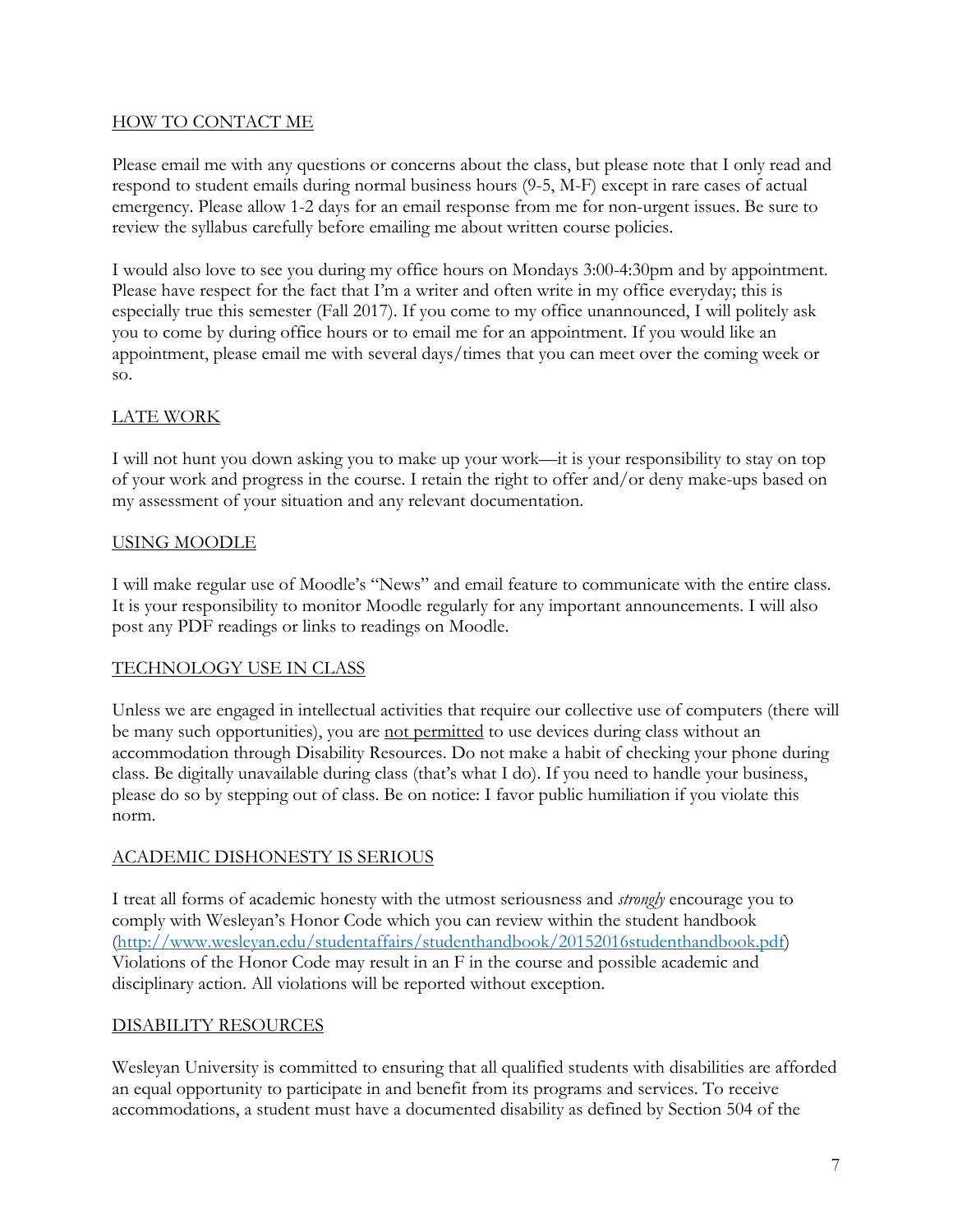Rehabilitation Act of 1973 and the ADA Amendments Act of 2008, and provide documentation of the disability. Since accommodations may require early planning and generally are not provided retroactively, please contact Disability Resources as soon as possible. If you believe that you might need accommodations for a disability, please contact Dean Patey in Disability Resources, located in North College, Room 021, or call 860/685-5581 for an appointment to discuss your needs and the process for requesting accommodations.

# COURSE EVALUATION

Your honest and constructive assessment of this course is very important for me and Wesleyan. Upon completing this course, please take time to fill out the online course evaluation. I use your feedback to create the best classes I can.

# **COURSE CALENDAR**

# **WEEK ONE. September 7. The Syllabus, Expectations, and Experimentations**

# **PART I. THREAT ANALYSIS: FRAMING BLACK RADICAL PRAXIS**

## **WEEK TWO. September 14. #BlackLivesMatter in Context**

Selection from Keeanga-Yamahtta Taylor. "Black Lives Matter is a Movement, Not a Moment," pp. 153-190 in *From #BlackLivesMatter to Black Liberation*. Chicago: Haymarket Books, 2016.

Selection from Wesley Lowery. *They Can't Kill Us All: Ferguson, Baltimore, and a New Era in America's Racial Justice Movement*. New York: Little, Brown and Company, 2016.

Achille Mbembe. 2003. "Necropolitics." *Public Culture* 15:11-40.

## **WEEK THREE. September 21. Black Radical Traditions I**

Gaye Theresa Johnson and Alex Lubin (editors). *Futures of Black Radicalism*. New York: Verso, 2017.

## **September 25: Hatch's Lecture at Daniel Family Commons. 6pm. Required**

## **WEEK FOUR. September 28. Black Radical Traditions II**

Selection from Cedric Robinson. *Black Marxism: The Making of the Black Radical Tradition*. Chapel Hill: University of North Carolina Press, 2000 (original 1983).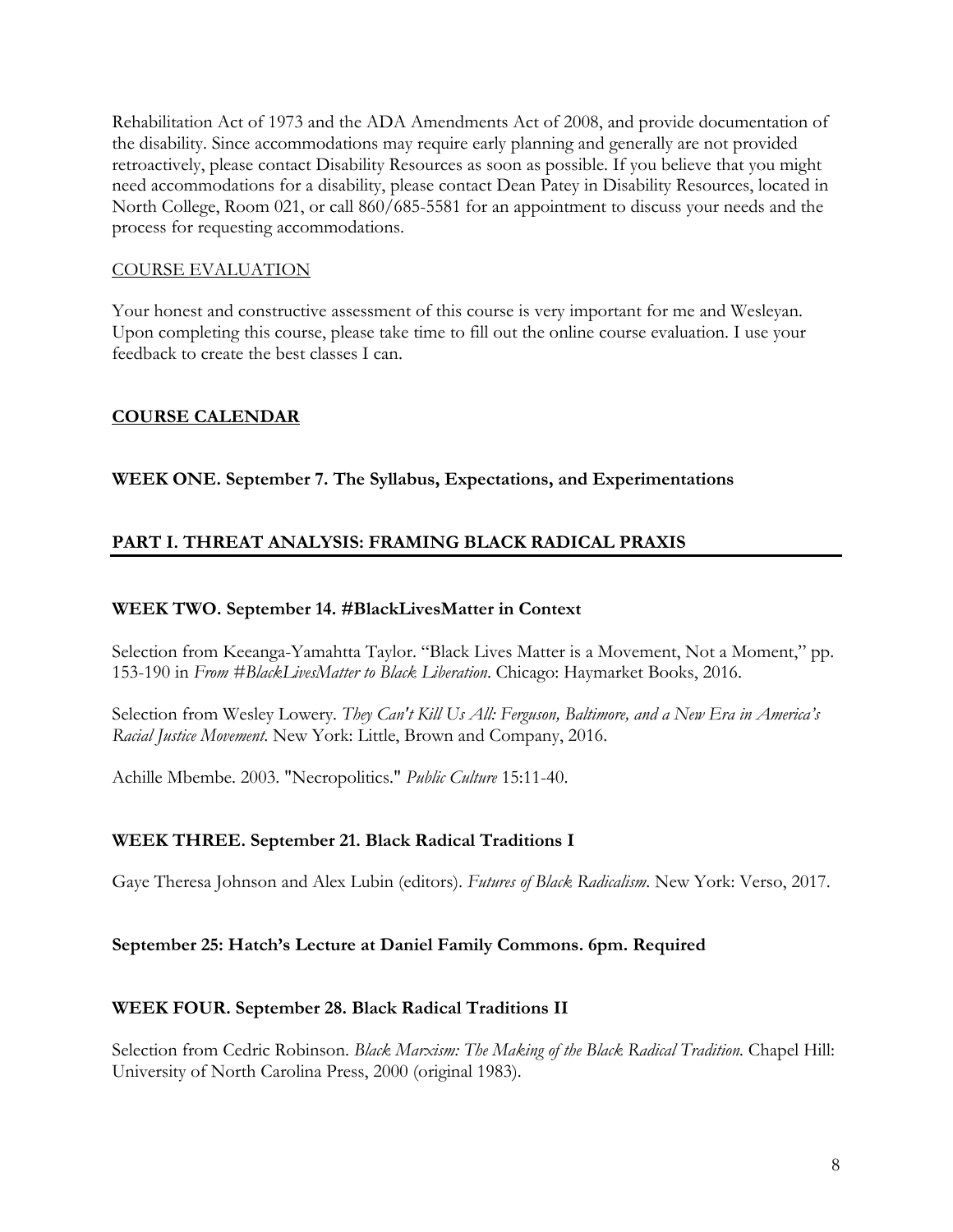Selection from Robin D.G. Kelley. *Freedom Dreams: The Black Radical Imagination.* Boston: Beacon Press, 2002.

Selection from Barbara Ransby. *Ella Baker and the Black Freedom Movement: A Radical Democratic Vision*. Chapel Hill: University of North Carolina Press, 2003.

# **PART II. THE ARTS OF STORYTELLING**

# **WEEK FIVE. October 5. Exploring the Narrative Turn and Visual Analysis**

Francesca Polleta, Pang Ching Bobby Chen, Beth Charity Gardner, and Alice Motes. 2011. "The Sociology of Storytelling." *Annual Review of Sociology* 37: 109-130, 2011.

Norman Denzin. 2016. "Critical Qualitative Inquiry." *Qualitative Inquiry* 23(1): 8-16.

Barbara Harris Combs, Kirsten Dellinger, Jeffrey T. Jackson, Kirk A. Johnson, Willa M. Johnson, Jodi Skipper, John Sonnett, James M. Thomas, Critical Race Studies Group, University of Mississippi. 2016. "The Symbolic Lynching of James Meredith." *Sociology of Race and Ethnicity* 2(3): 338-353.

## **WEEK SIX. October 12: Graphic Storytelling**

Selections from:

*(H)afrocentric Comics* (2017), *March* (2013), *Signal: A journal of international political graphics & culture* (Periodical), *Inhuman traffic* (2014), Don Brown. *Drowned City: Hurricane Katrina and New Orleans.* HMH Books for Young Readers, 2017, *Queer: A Graphic History* (2016), *Race to Incarcerate: A Graphic Retelling* (2012), *The Real Cost of Prisons Comix* (2008).

**WEEK SEVEN. October 19: Community Art and Activism (with Ernesto Cuevas, Jr.)** Tentatively scheduled

Readings TBA

# **PART III. FAN THE FLAMES: PRATICES OF MEMORY, SITES OF RESISTANCE**

## **WEEK EIGHT. October 26. Contesting Race Science**

Britt Russert. *Fugitive Science: Empiricism and Freedom in Early African American Culture*. New York: NYU Press, 2017.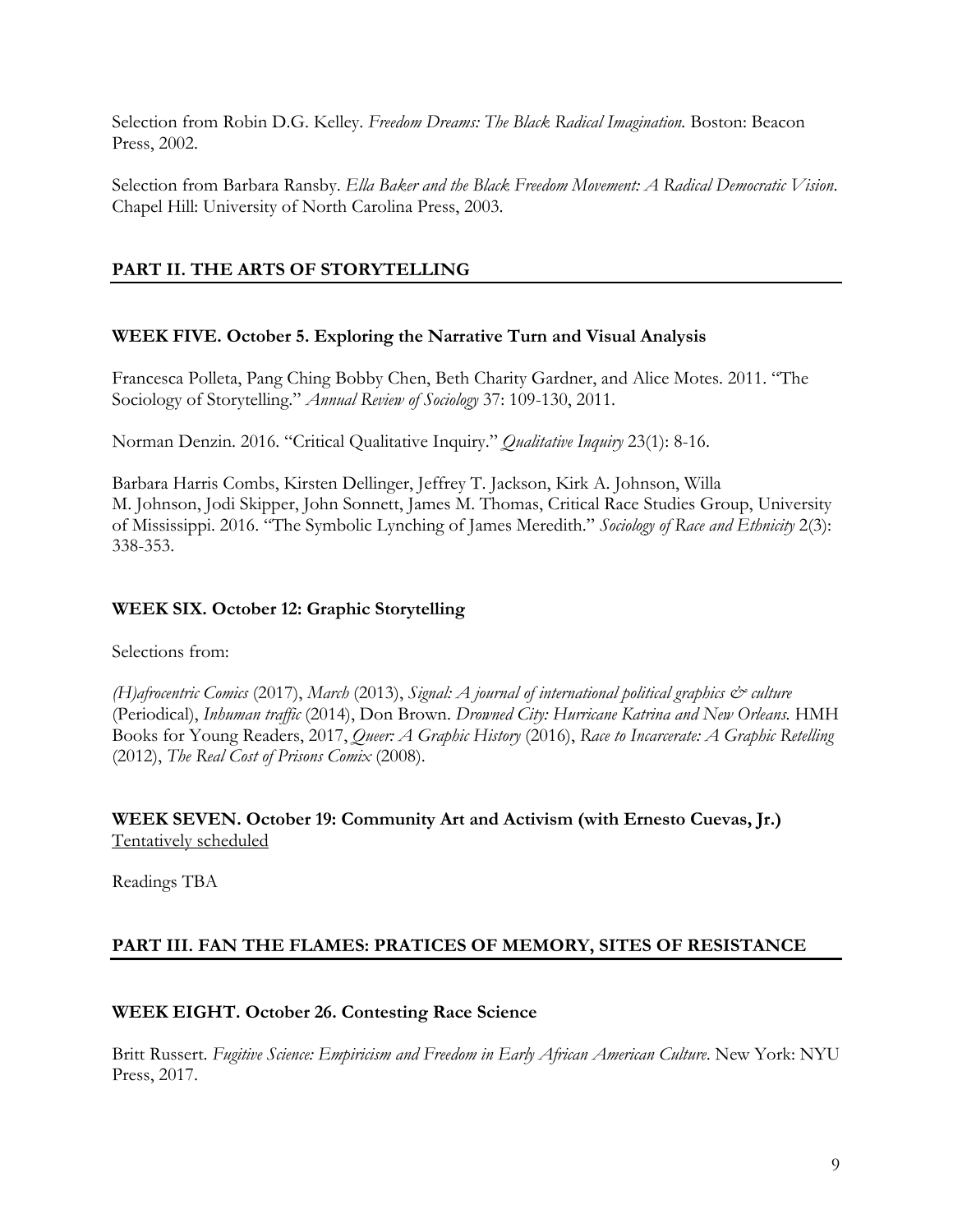## **WEEK NINE. November 2. Youthful Bodies and Activism**

Selections from Andreana Clay. *The Hip Hop Generation Fights Back: Youth, Activism, and Post-Civil Rights Politics.* New York: New York University Press, 2012.

"All I Need Is One Mic": Mobilizing Youth for Social Change In the Post-Civil Rights Era Andreana Clay

# **WEEK TEN. November 9. Healing Psychic Wounds**

Christina Sharpe. 2016. *In the Wake: On Blackness and Being*. Durham: Duke University Press.

# **WEEK ELEVEN. November 16: Intentionally Open Space for Primary Research**

See "Appendix: Sites for Analysis & Supplemental Readings"

# **WEEK TWELVE. November 30: Armed and Relentless Struggle**

Selection from Robert F. Williams. *Negroes With Guns*. Mansfield Centre: Martino Publishing, 2013 (original 1962).

Selection from Charles E. Cobb, Jr. *This Non Violent Stuff'll Get You Killed: How Guns Made the Civil Rights Movement Possible*. Durham: Duke University Press, 2015.

Selection from Akinyele Omowale Umoja. *We Will Shoot Back: Armed Resistance in the Mississippi Freedom Movement*. New York: New York University Press, 2014.

## **WEEK THIRTEEN. December 7: Rising From the Ashes** (Tentative)

Selection from W.E.B. Du Bois. *The Souls of Black Folk*. Seattle: Amazon Classics, 2017 (original 1903).

Selection from David Walker. *Walker's Appeal, in Four Articles; Together with a Preamble, to the Coloured Citizens of the World, but in Particular, and Very Expressly, to Those of the United States of America, Written in Boston, State of Massachusetts, September 28, 1829.* http://www.davidwalkermemorial.org/appeal

## **December 13: Class Portfolio & Personal Essay Due at 12pm**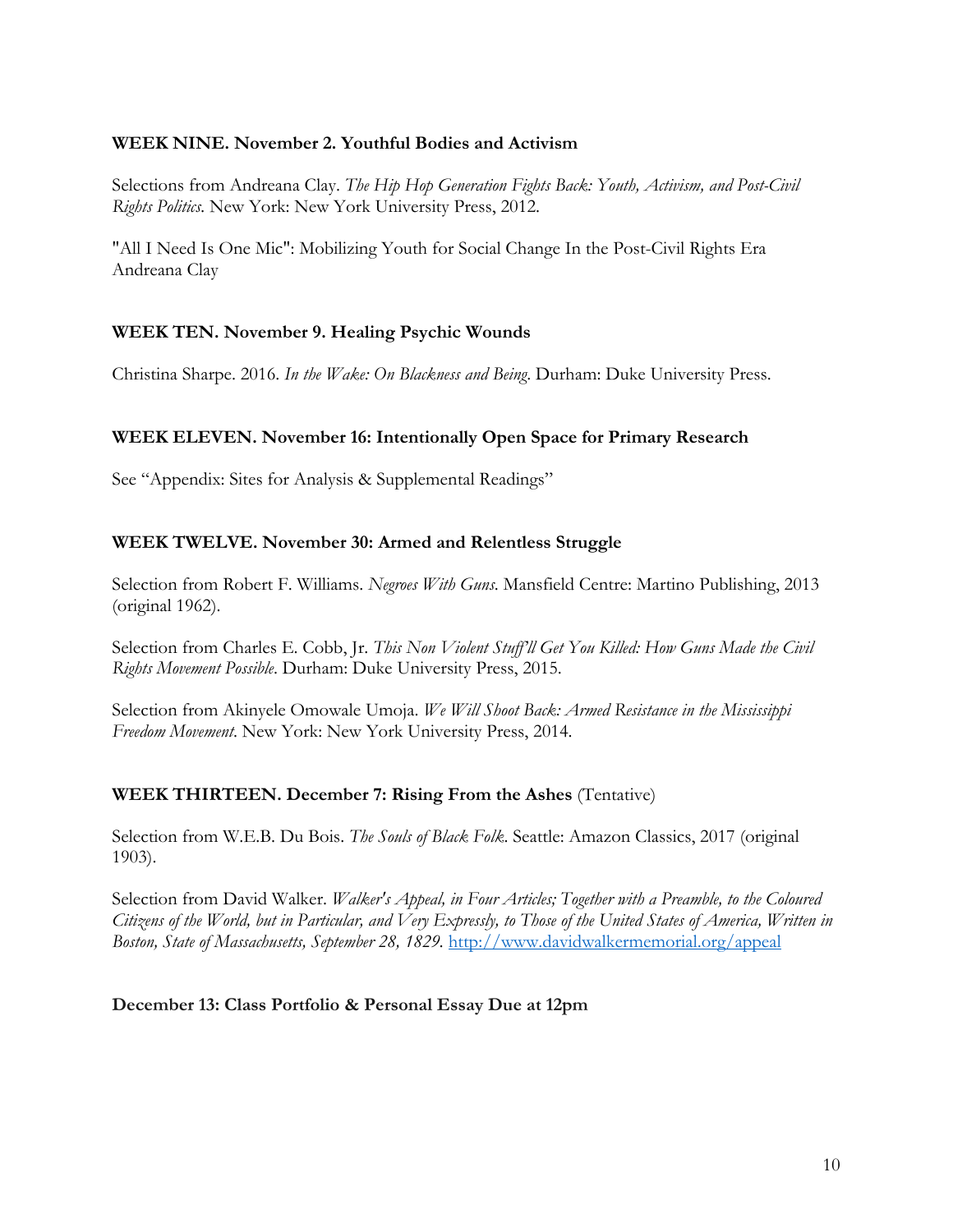## **Appendix: Sites for Analysis & Supplemental Readings**

#### **#Black Lives Matter in Context**

Rayshawn Ray, Melissa Brown, and Wendy Laybourn. 2017. "The evolution of #BlackLivesMatter on Twitter: social movements, big data, and race." *Ethnic and Racial Studies* 40(11): 1795-1796.

Chris Lebron. *The Making of Black Lives Matter: A Brief History of an Idea*. New York: Oxford University Press, 2017.

Micah White. *The End of Protest: A New Playbook for Revolution*. Toronto: Knopf Canada, 2016.

Angela Y. Davis. *Freedom is a Constant Struggle: Ferguson, Palestine, and the Foundations of a Movement*. Chicago: Haymarket Books, 2016.

#### **Necropolitics**

Christen Smith. 2016. "Facing the Dragon: Black Mothering, Sequelae, and Gendered Necropolitics in the Americas," *Transforming Anthropology*, 24(1): 31-48.

Banu Bargu. 2016. *Starve and Immolate: The Politics of Human Weapons*. New York: Columbia University Press.

Georgio Agamben. 2005. *State of Exception* (Translated by Kevin Attell). Chicago: University of Chicago Press.

Georgio Agamben. 1998. *Homo sacer: Sovereign power and bare life*. Stanford: Stanford University Press.

Achille Mbembe. 2017. *Critique of Black Reason*. Durham: Duke University Press.

Achille Mbembe. 2001. *On the Postcolon*y. Berkeley: University of California Press.

Patricia T. Clough and Craig Willse. 2011. *Beyond Biopolitics: Essays on the Governance of Life and Death*. Durham: Duke University Press.

Francois Debrix and Alexander D. Barder. 2011. *Beyond Biopolitics: Theory, Violence, and Horror in World Politics*. New York: Routledge.

#### **Black Radical Traditions, LP**

Cedric Robinson. *Black Marxism: The Making of the Black Radical Tradition.* Chapel Hill: University of North Carolina Press, 2000 (original 1983).

Cathy J. Cohen. *Democracy Remixed: Black Youth and the Future of American Politics*. New York: Oxford University Press, 2012.

Eddie Glaude, Jr. *Democracy In Black: How Race Still Enslaves the American S*oul. New York: Crown, 2016.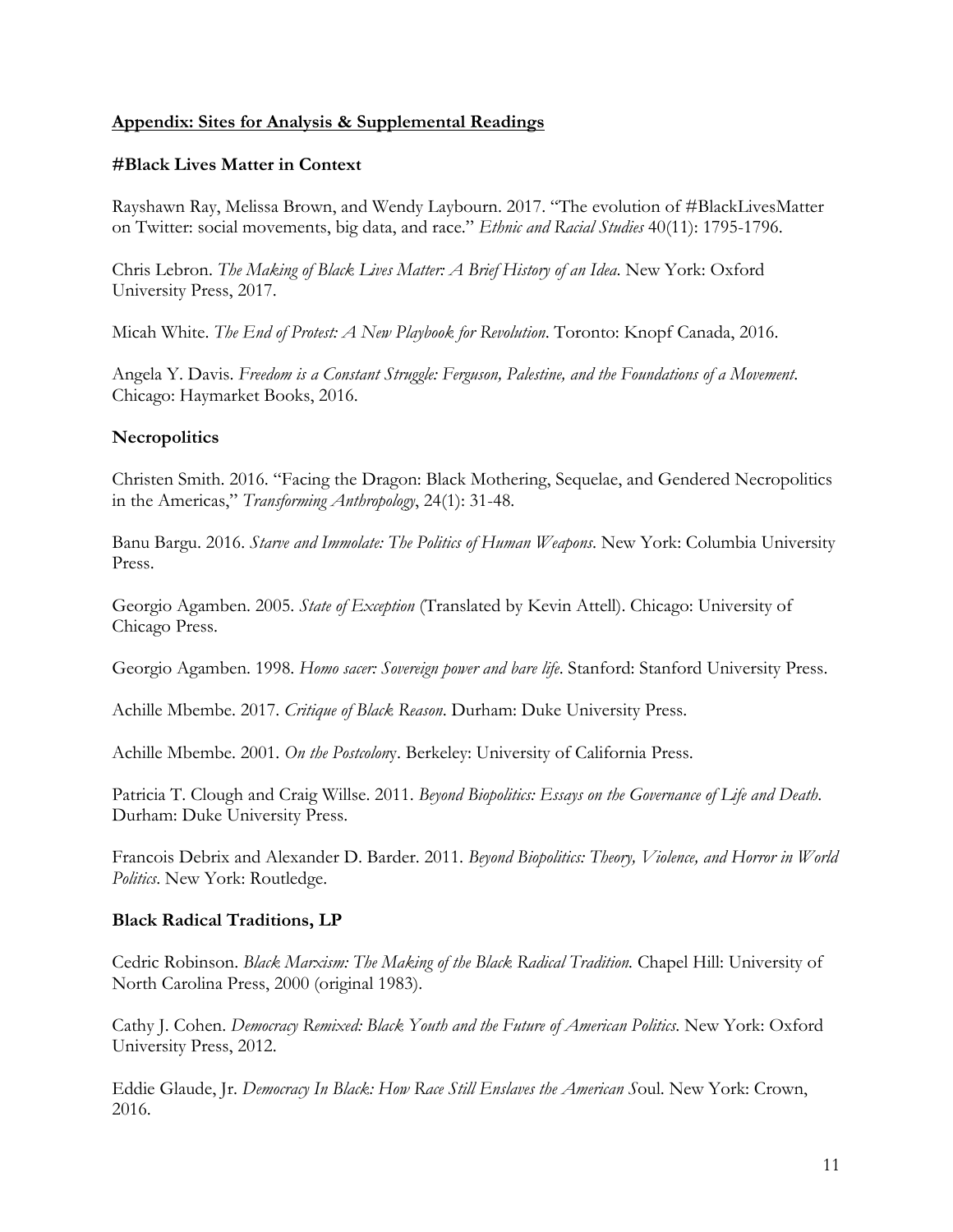Catherine Morris and Rujeko Hockley (editors). *We Wanted A Revolution: Black Radical Women, 1965- 85*. Durham: Duke University Press, 2017.

Aimee Meredith Cox. 2015. *Shapeshifters: Black Girls and the Choreography of Citizenship*. Durham: Duke University Press.

Lester K. Spence. *Knocking the Hustle: Against the Neoliberal Turn in Black Politics*. Brooklyn: Punctum Books, 2015.

Delany, Martin R. 1993/1852. *The Condition, Elevation, Emigration, and Destiny of the Colored People of the United States*. Baltimore: Black Classic Press.

Aldon Morris. *The Scholar Denied: W.E.B. Du Bois and the Birth of Modern Sociology*. Oakland: University of California Press, 2015.

Dr. Martin Luther King, Jr. and Cornell West (editor). *The Radical King*. Boston: Beacon Press, 2016.

James Baldwin. *The Fire Next Time*. New York: Vintage, 1993 (original, 1962).

Karen E. Fields and Barbara J. Fields. *Racecraft: The Soul of Inequality in American Life*. London: Verso Books, 2014.

Derrick Bell, Jr., *And We Are Not Saved: The Elusive Quest for Racial Justice*. New York: Basic Books, 1989.

Derrick Bell, Jr. *Silent Covenants: Brown v. Board of Education and the Unfulfilled Hopes for Racial Reform*. New York: Oxford University Press, 2005.

Barbara Ransby. *Ella Baker and the Black Freedom Movement: A Radical Democratic Vision*. Chapel Hill: University of North Carolina Press, 2003.

C.L.R. (Cyril Lionel Robert) James. 1989. *The Black Jacobins: Toussaint L'Ouveture and the San Domingo Revolution.* New York: Vintage, 1989.

C.L.R. (Cyril Lionel Robert) James. *A History of Pan-African Revolt*. Oakland: PM Press, 2012 (original 1938).

#### **Black Musical Forms and Culture**

Angela Y. Davis. *Blues Legacies and Black Feminism: Gertrude "Ma" Rainey, Bessie Smith, and Billie Holiday*. New York: Vintage, 1999 (original 1998).

Albert Murray. *Stompin' the Blues*. New York: Da Capo Press, 2000 (original 1976).

Leroi Jones (Amiri Baraka). *Blues People: Negro Music in White America*. New York: Harper Perennial, 1999 (original 1963).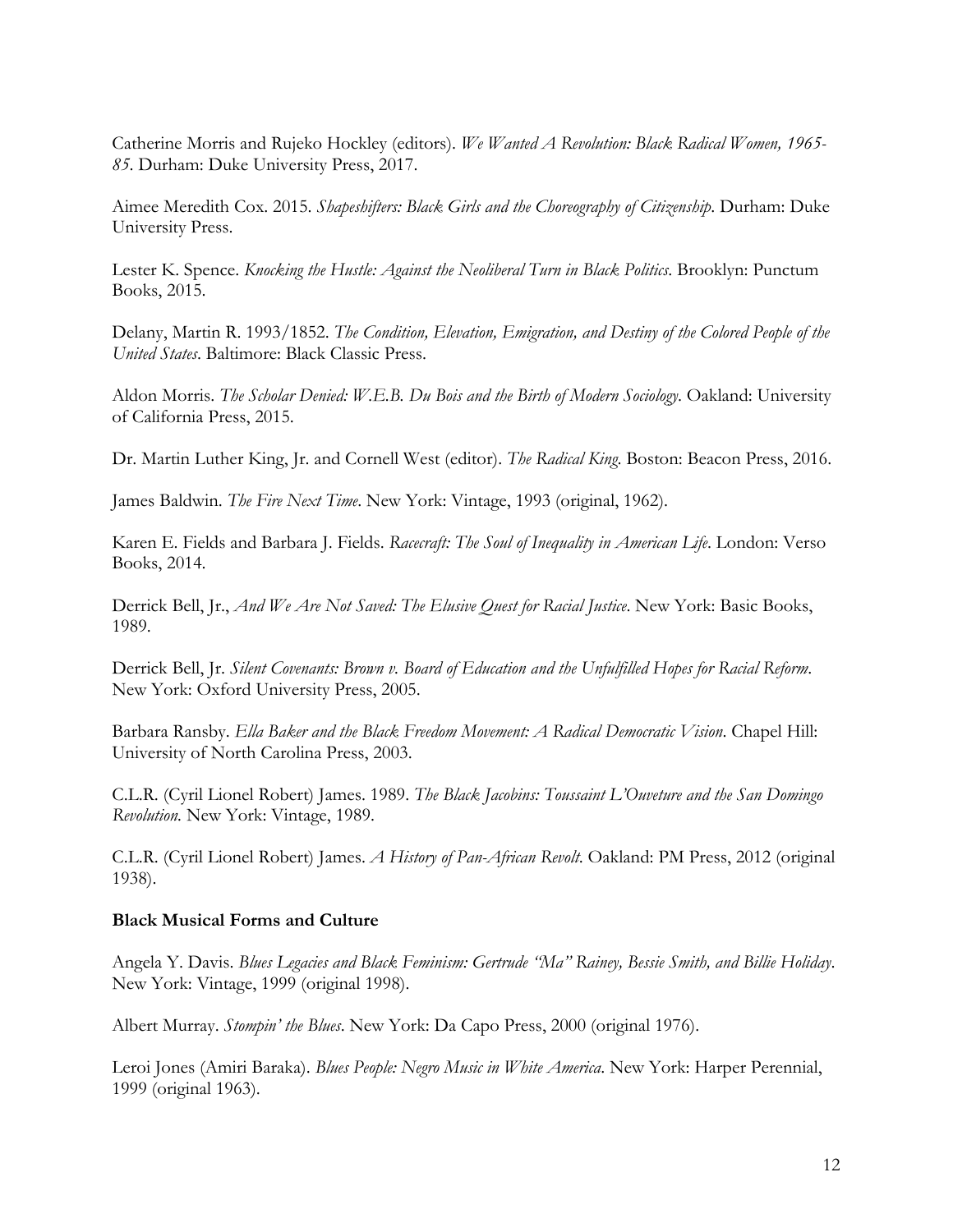George Nelson. *Hip Hop America*. New York: Penguin, 2005 (original 1998).

Brittany C. Cooper, Susana M. Morris, and Robin M. Boylorn. *The Crunk Feminist Collection*. New York: The Feminist Press at CUNY, 2017.

Tricia Rose. *Black Noise: Rap Music and Black Culture in Contemporary Am*erica. Middletown: Wesleyan University Press, 1994.

M.K. Asante, Jr. *It's Bigger Than Hip Hop: The Rise of the Post-Hip-Hop Generation*. New York: St. Martin's Press, 2008.

Jeffery O.G. Ogbar. *Hip-Hop Revolution: The Culture and Politics of Rap*. Lawrence: University of Kansas Press, 2007.

Patricia Hill Collins. *From Black Power to Hip Hop: Racism, Nationalism, and Feminism*. Philadelphia: Temple University Press, 2006.

Lester K. Spence. *Stare in the Darkness: The Limits of Hip Hop and Black Politics*. Minneapolis: University of Minnesota Press, 2011.

# **Criminal Injustice Systems**

Katherine McKittrick. "On Plantations, Prisons, and a Black Sense of Place." *Social and Cultural Geography* 12 (8): 947-963.

Heather Ann Thompson. *Blood in the Water: The Attica Prison Uprising of 1971 and Its Legacy*. New York: Vintage, 2017.

Talitha L. LeFlouria. *Chained in Silence: Black Women and Convict Labor in the New South*. Chapel Hill: University of North Carolina Press, 2016.

Sarah Haley. *No Mercy Here: Gender, Punishment, and the Making of Jim Crow Modernity*. Chapel Hill: University of North Carolina Press, 2016.

Jordan T. Camp and Christina Heatherton (editors). *Policing the Planet: Why the Policing Crisis led to Black Lives Matter.* New York: Verso, 2016.

## **Contesting Race Science**

Ibram X. Kendi. *Stamped From the Beginning: The Definitive History of Racist Ideas in America*. New York: Nation Books, 2016.

Ruha Benjamin. *People's Science: Bodies and Rights on the Stem Cell Frontier*. Stanford: Stanford University Press, 2013.

Alondra Nelson. *The Social Life of DNA*. Boston: Beacon Press, 2016.

Troy Duster. 2003. *Backdoor to Eugenics* (2nd edition). New York: Routledge. (Original, 1990)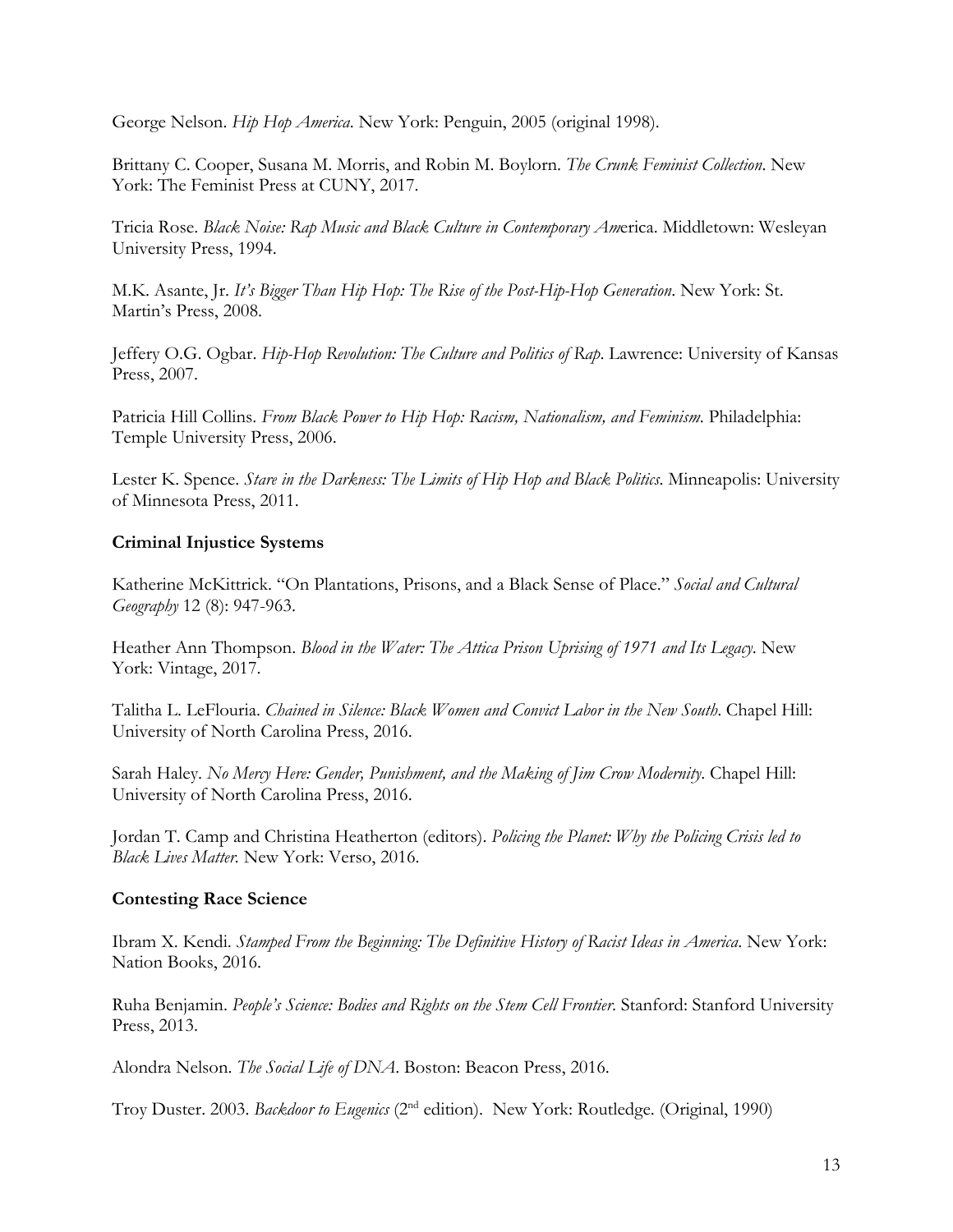Kyla Wazana Thompkins. *Racial Indigestion: Eating Bodies in the 19th Century*. New York: NYU Press, 2012.

Anthony Ryan Hatch. *Blood Sugar: Racial Pharmacology and Food Justice in Black America*. Minneapolis: University of Minnesota Press, 2016.

# **Black Liberation and Spirituality**

James H. Cone. *The Cross and the Lynching Tree*. New York: Orbis Books, 2011.

Delores S. Williams. *Sisters in the Wilderness. The Challenge of Womanist God-Talk*. New York: Orbis Books, 2013 (original 1993).

Patricia Hill Collins. *Black Feminist Thought: Knowledge, Consciousness, and the Politics of Empowerment*. New York: Routledge, 2014 (Original 1990).

# **The Black Panther Party**

Joshua Bloom and Waldo E. Martin, Jr. *Black Against Empire: The History and Politics of the Black Panther Party*. Oakland: University of California Press, 2013.

Kwame Ture (formerly known as Stokely Carmichael) and Charles V. Hamilton. *Black Power: The Politics of Liberation*. New York: Vintage, 1992 (original 1967, Random House).

Robyn C. Spencer. *The Revolution Has Come: Black Power, Gender, and the Black Panther Party in Oakland*. Durham: Duke University Press, 2016.

Alondra Nelson. *Body and Soul: The Black Panther Party and the Fight Against Medical Discrimination.*  Minneapolis: University of Minnesota Press, 2012.

## **Healing Psychic Wounds**

Soyica Diggs Colbert, Robert J. Patterson, and Adia Levy-Hussen (eds) *The psychic hold of slavery: Legacies in American Expressive Culture*. New Brunswick, New Jersey: Rutgers University Press, 2016.

Akbar, Na'im. 1984. *Chains and Images of Psychosocial Slavery.* Tallahassee: Mind Productions & Associates.

## **Cultural Studies of Black Nationalism**

Dubey, M. (2001). "Postmodernism as Postnationalism? Racial Representation in U.S. Black Cultural Studies.**"** *The Black Scholar* 33(1): 2-18.

hooks, bell. 1990. "Postmodern Blackness*" in Yearning: Race, Gender, and Cultural Politics.* Boston: South End Press.

Karenga, Maulana N. 1977. *Introduction to Black Studies.* Los Angeles: University of Sankore Press.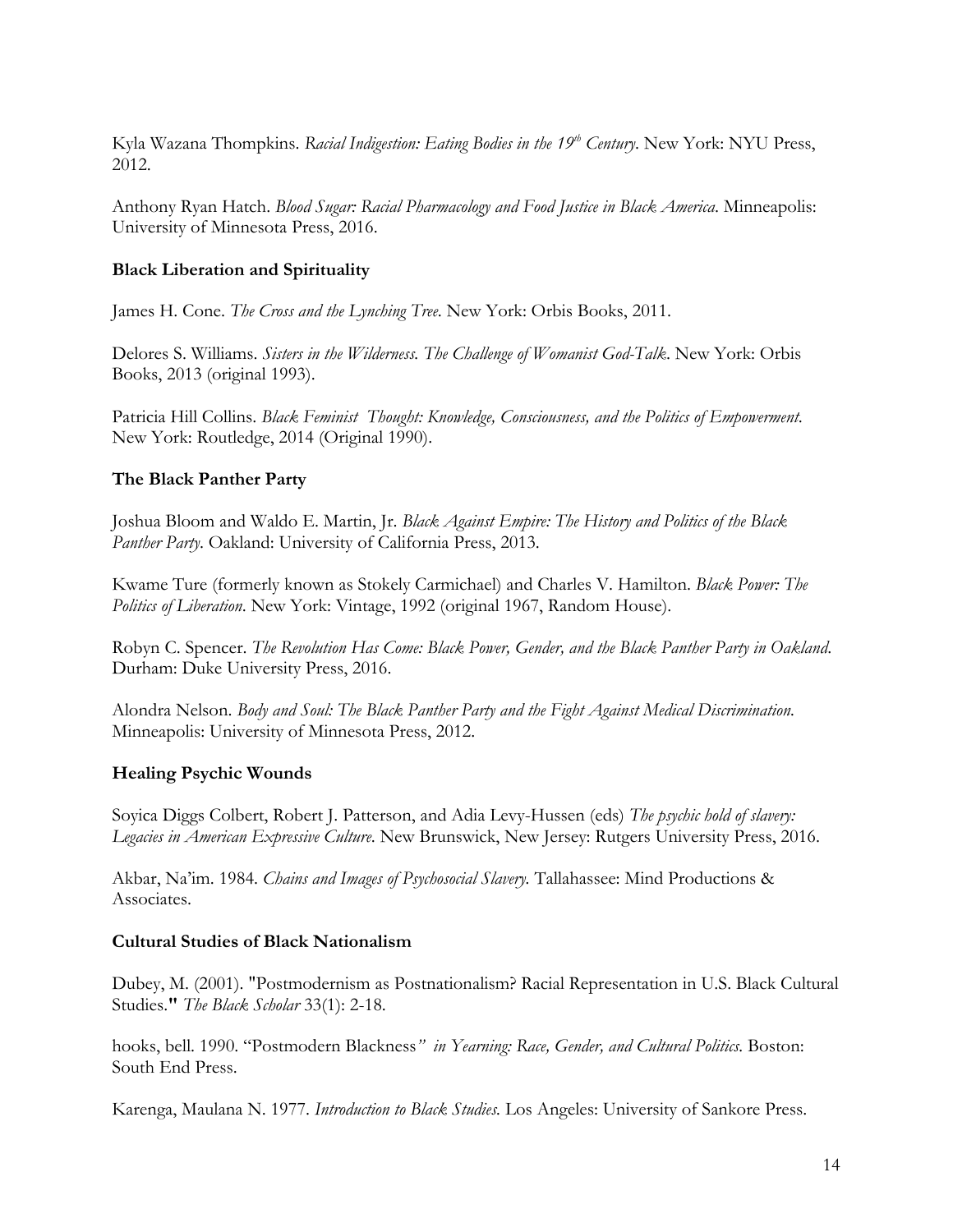Lemelle, Sidney J. 1994. "The Politics of Cultural Existence: Pan-Africanism, Historical Materialism, and Afrocentricity." In Sidney J. Lemelle and Robin D.G. Kelley (eds), *Imagining Home: Class, Culture, and Nationalism in the African Diaspora*. New York:.

Madhubuti, Haki R. 1994. *Claiming earth: race, rage, rape, redemption: Blacks seeking a culture of enlightened empowerment.* Chicago: Third World Press.

Moses, Wilson J. 1998. *Afrotopia: The Roots of African American Popular Culture.* Cambridge: Cambridge University Press.

Lemelle, Anthony J. Jr. 2001. "Oliver Cromwell Cox: Toward A Pan-Africanist Epistemology of Community Action." *Journal of Black Studies* 31(3):325-347.

Moses, Wilson J. 1978. *The Golden Age of Black Nationalism, 1850-1925.* Oxford: Oxford University Press.

Robinson, Dean E. 2001*. Black Nationalism in American Politics and Thought*. New York: Cambridge University Press.

Shelby, Tommie. 2003. "Race, Nation, and Responsibility: Two Conceptions of Black Nationalism: Martin Delany on the Meaning of Black Political Solidarity." *Political Theory* 31:664-692.

#### **Autobiographies, Biographies, and Memoirs**

Jamil Al-Amin. 1969. *Die Nigger Die!: A Political Autobiograpgy of Jamil Abdullah Al-Amin*. New York: Dial Press.

Assata Shakur. *Assata Shakur: An Autobiography*. Chicago: Zed Books, 1987.

Sabrina Fulton and Tracy Martin. *Rest in Power: The Enduring Life of Trayvon Martin*. New York: Speigel and Grau, 2017.

Susan Burton and Cari Lynn. *Becoming Ms. Burton: From Prison to Recovery to Leading the Fight for Incarcerated Women.* New York: The New Press, 2017.

Lezley McSpadden. *Tell the Truth & Shame the Devil: The Life, Legacy, and Love of My Son Michael Brown*. New York: Regan Arts, 2016.

Huey P. Newton. *Revolutionary Suicide*. New York: Penguin, 2009 (original, 1973).

Malcolm X and Alex Haley. *The Autobiography of Malcolm X: As Told to Alex Hal*ey. New York: Ballantine Books, 1999 (original 1964).

Tayannah Lee McQuillar and Fred L. Johnson. *Tupac Shakur: The Life and Times of An American Icon*. Cambridge: Da Capo Press, 2010.

Stanley Tookie Williams. *Blue Rage, Black Redemption*: A Memoir. New York: Touchstone, 2007.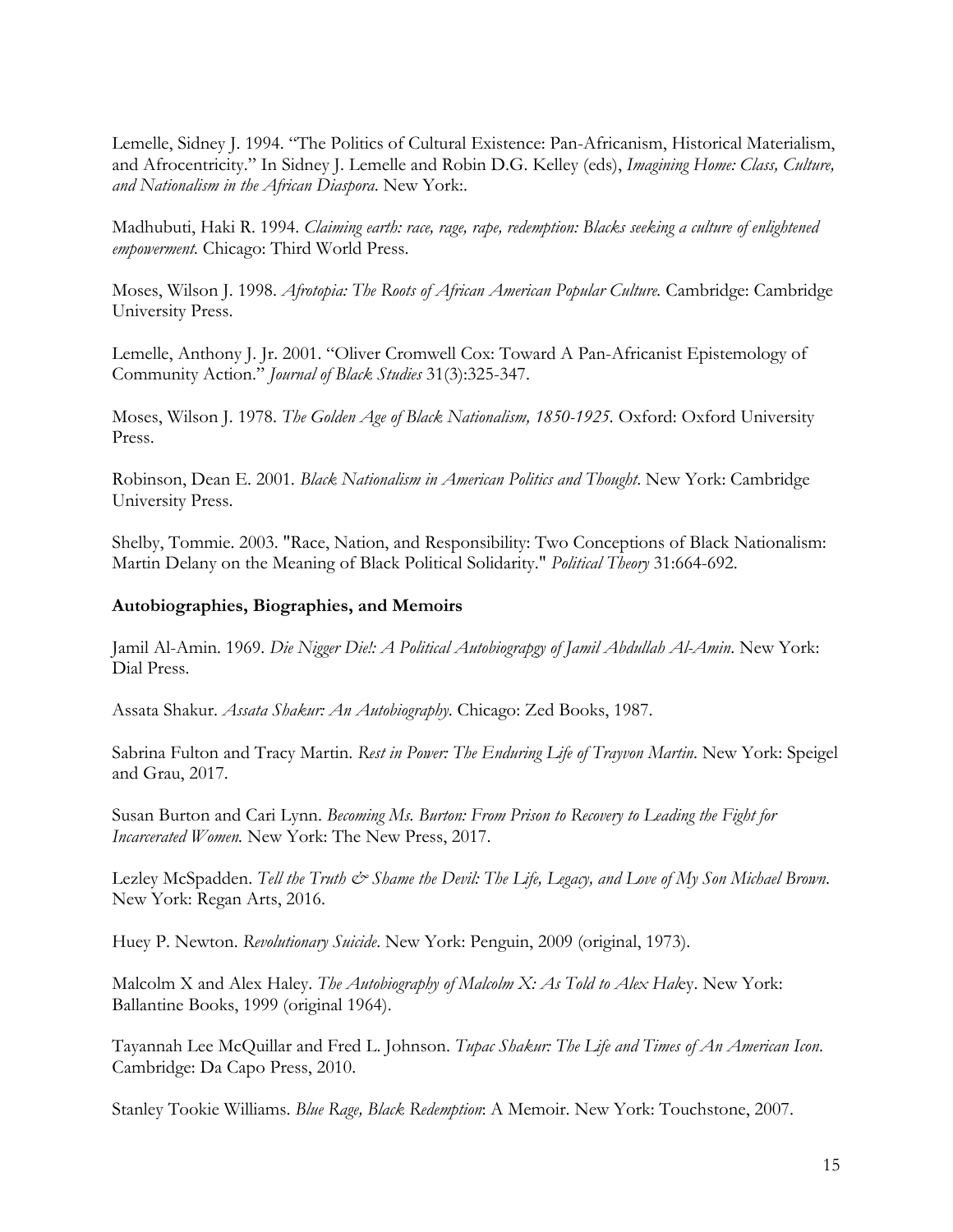George Jackson. *Soledad Brother: The Prison Letters of George Jackson*. Chicago: Chicago Review Press, 1994 (original 1970).

Eldridge Cleaver. *Soul on Ice.* New York: Delta, 1992 (original 1968).

Angela Y. Davis. *Angela Davis: An Autobiography*. New York: International Publishers, 2013 (original?)

Peniel E. Joseph. *Stokely: A Life*. New York: Civitas Books, 2014.

Stokely Carmichael. *Ready for Revolution: The Life and Struggles of Stokely Carmichael (Kwame Ture)*. New York: Scribner, 2005.

Manning Marable. *Malcolm X: A Life of Reinvention*. New York: Penguin, 2011.

Timothy B. Tyson. *The Blood of Emmett Till*. New York: Simon & Schuster, 2017.

## **The Racial Politics of Capitalism**

Daina Ramey Berry. *The Price for their Pound of Flesh: The Value of the Enslaved, from Womb to Grave, in the Building of a Nation.* Boston: Beacon Press, 2017.

Edward Baptist. *The Half Has Never Been Told: Slavery and the Making of American Capitalism*. New York: Basic Books, 2016.

Marable, Manning. 1983. *How Capitalism Underdeveloped Black America.* Boston: South End Press*.*

John Henrik Clarke. 2011. *Christopher Columbus and the Afrikan Holocaust: Slavery and the Rise of European Capitalism*.

E. Franklin Fraizer. Black Bourgeois: *The Book That Brought the Shock of Revelation to Middle-Class Blacks in America*. New York: Free Press, 1997 (original 1957).

Margo Anderson. *Negroland: A Memoir*. New York: Vintage, 2016 (original, 2015).

E. Franklin Fraizer. Black Bourgeois: *The Book That Brought the Shock of Revelation to Middle-Class Blacks in America*. New York: Free Press, 1997 (original 1957).

Lawrence Otis Graham. *Our Kind of People: Inside America's Black Upper Class*. New York: Harper, 1999.

Elizabeth Downing Taylor. *The Original Black Elite: Daniel Murray and the Story of a Forgotten Era*. New York: Harper Collins, 2017.

Karen R. Lacy. *Blue Chip Black: Race, Class, and Status in the New Black Middle Class*. Berkeley: University of California Press, 2007.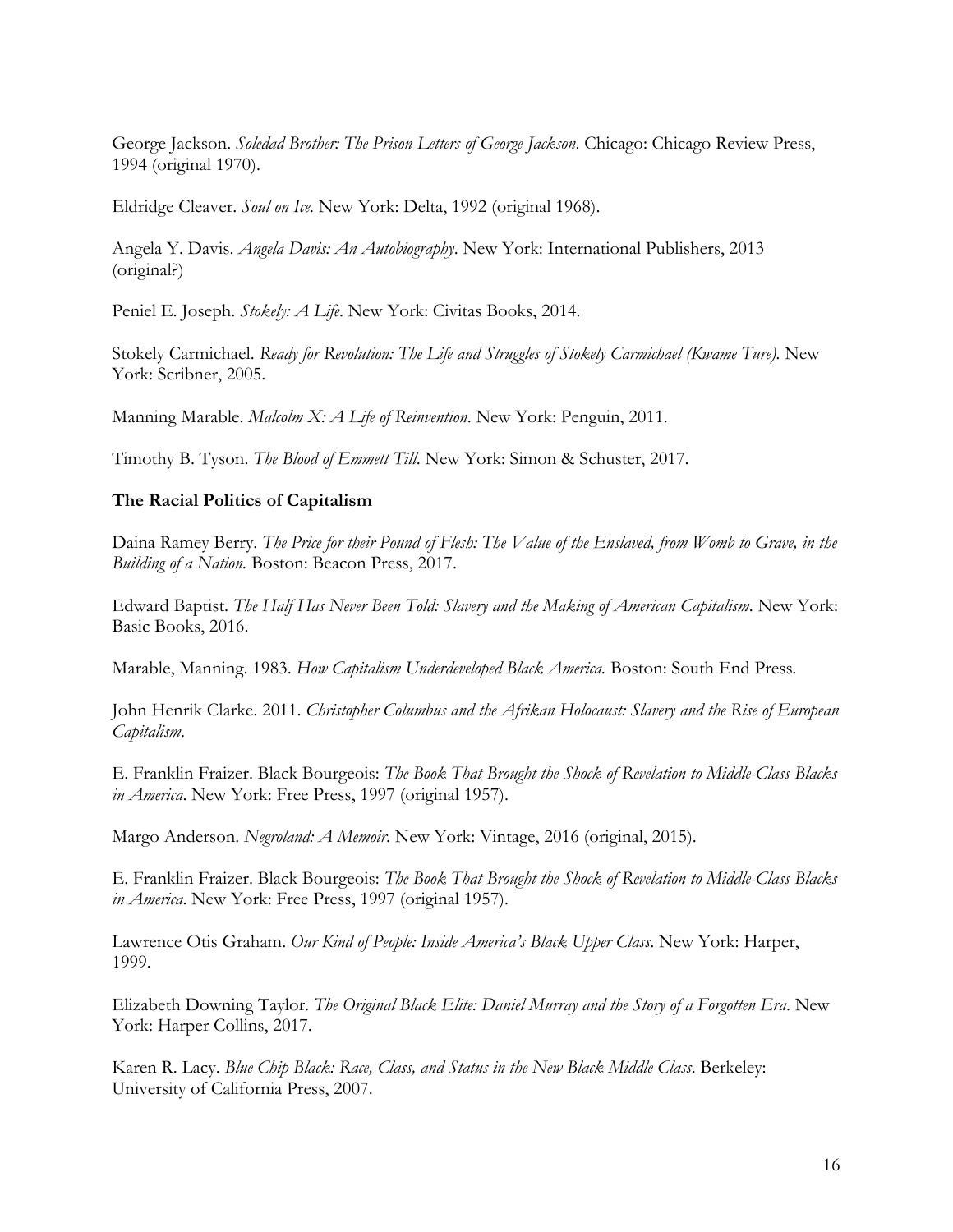Mary Pattillo. *Black Picket Fences: Privilege and Peril among the Black Middle Class*. Chicago: University of Chicago Press, 2013 (original 1999).

Robin D.G. Kelley. *Hammer and Hoe: Alabama Communists during the Great Depression, revised edition*. Chapel Hill: The University of North Carolina Press, 2015 (original 1990).

Robin D.G. Kelley. *Race Rebels: Culture, Politics, and the Black Working Class*. New York: The Free Press, 1996.

Cox, Oliver Cromwell. 1948. *Caste, class, and race.* New York: Monthly Review Press.

# **Lynching**

Ida B. Wells-Barnett. *On Lynching*. Mineola: Dover Publications, 2014 (original 1892).

Equal Justice Initiative. *Lynching in America: Confronting the Legacy of Racial Terror*. Montgomery: Equal Justice Initiative, 2015.

Ashraf H.A. Rushdy. *American Lynching*. New Haven: Yale University Press, 2012.

## **Intersectional Analyses of Reproduction**

Dorothy Roberts. *Killing the Black Body: Race, Reproduction, and the Meaning of Liberty*. New York: Vintage, 1999 (original 1997).

Khiara Bridges. *Reproducing Race: An Ethnography of Pregnancy as a Site of Racialization*. Oakland: University of California Press, 2011.

Patricia Hill Collins. *Black Sexual Politics: African Americans, Gender, and the New Racism*. New York: Routledge, 2005.

## **The Formation of Black Studies**

Martha Biondi. *The Black Revolution on Campus*. Berkeley: University of California Press, 2012.

Fabio Rojas. *From Black Power to Black Studies: How A Radical Social Movement Became an Academic Discipline*. Baltimore: Johns Hopkins University Press, 2010.

## **Race and Technology**

Evelynn M. Hammonds. 1997. "New Technologies of Race." Pp. 107-121 in Jennifer Terry and Melodie Calvert, (eds.), *Processed Lives: Gender and Technology in Everyday Life*. New York: Routledge.

Anthony Ryan Hatch. "New Technologies of Resistance: Racial Power and Protest in the United States," *Radical History Review* 127, pp. 125-132, 2017.

Ruha Benjamin. 2016. "Informed Refusal: Toward a Justice-Based Bioethics," *Science, Technology, and Human Values*, 1-24.